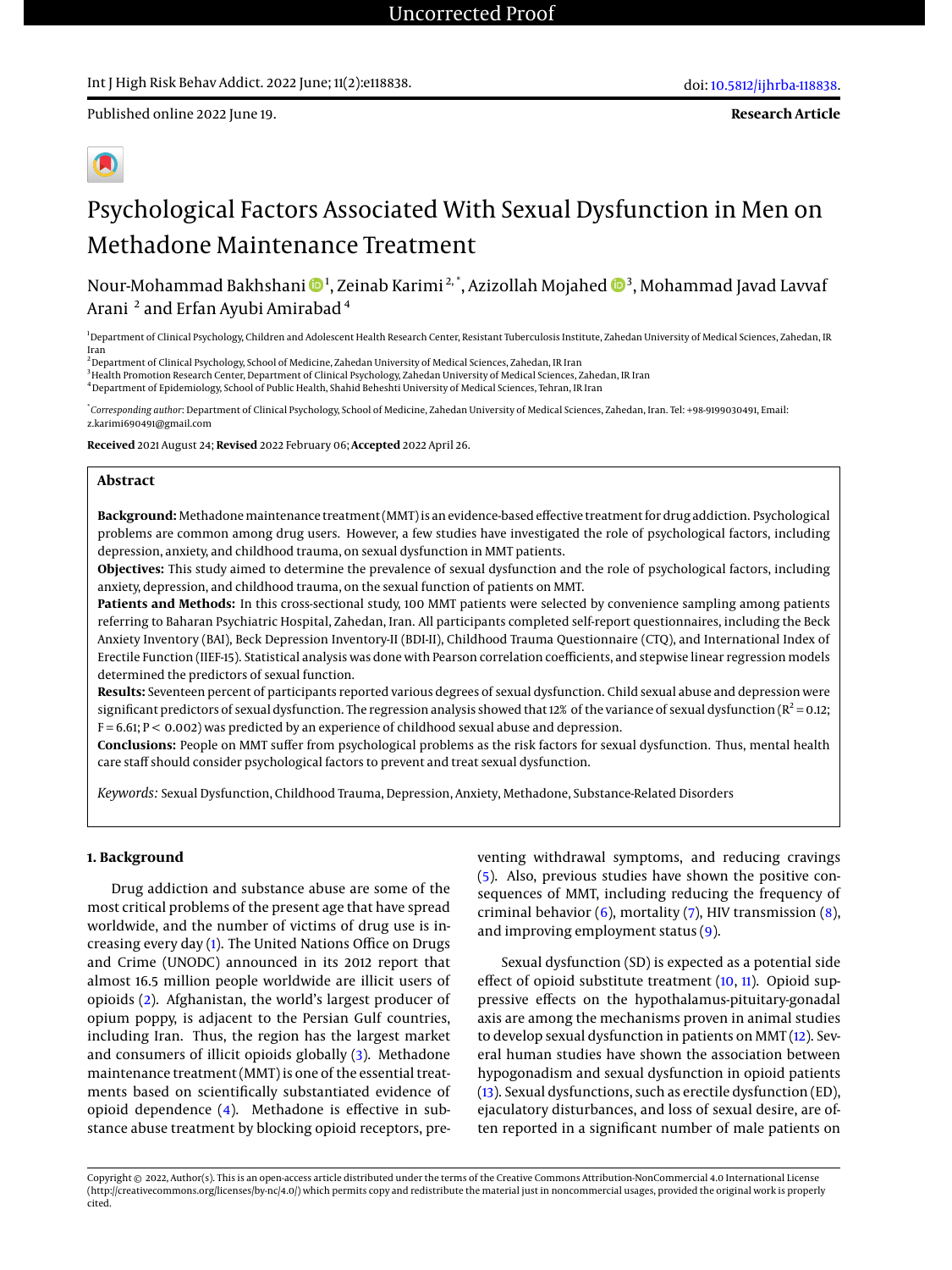$MMT(14)$  $MMT(14)$ . The prevalence of sexual dysfunction among this population varies from study to study, and its exact prevalence is yet to be determined [\(15\)](#page-4-14). Previous studies found that sexual dysfunction is higher in MMT patients than in the general population  $(30\% \text{ to } 100\%)$   $(16)$ .

Previous studies have shown that many MMT users are experiencing psychological problems, such as depression and anxiety [\(17,](#page-4-16) [18\)](#page-5-0). Depression is strongly linked to male sexual dysfunction. The association between depression and ED is likely bidirectional, so that depressed affect may cause ED by impairing sexual arousal [\(19\)](#page-5-1), while decreased sexual activity and dissatisfaction with one's sexual life can initiate depressive symptoms  $(20, 21)$  $(20, 21)$  $(20, 21)$ . The third factor, substance abuse, may cause both of them [\(22\)](#page-5-4). The presence of depressive symptoms is commonly linked with ED, even in the absence of a syndromal depression [\(23,](#page-5-5) [24\)](#page-5-6). Depression is also associated with premature ejaculation (PE) $(25)$ . Various anxiety disorders, such as panic disorder and generalized anxiety disorder, are also associated with ED and social phobia with PE [\(26](#page-5-8)[-28\)](#page-5-9).

Child sexual abuse (CSA) is significantly associated with sexual dysfunction in adulthood [\(29\)](#page-5-10). A study showed a significant association between CSA and sexual dysfunction, even after controlling for depression [\(30\)](#page-5-11). Extensive research has been conducted on the association between CSA and sexual dysfunction in women, while less attention has been paid to the role of CSA in male sexual dysfunction [\(31\)](#page-5-12).

Sexual dysfunction is one of the issues that must be carefully identified and addressed by adequate measures. Failure to address this vital issue (due to the particular taboo in society) may lead to social and personal harm and the gradual and hidden decline of health in patients on MMT. The main emphasis currently is on recognizing these abnormalities from a medical and physiological point of view, and less attention is paid to the role of psychological factors in explaining these cases. This is especially evident in the country due to special cultural issues, lack of necessary tools, particular sampling problems, and, most importantly, lack of experts in this field.

## **2. Objectives**

This study aimed to determine the prevalence of sexual dysfunction in men on MMT and the role of psychological factors, including anxiety, depression, and childhood trauma, on the sexual function of MMT patients.

#### **3. Patients and Methods**

#### *3.1. Participants and Procedure*

The current study was conducted in 2020. The participants included 100 MMT patients selected from the MMT

clinic of Baharan Psychiatric Hospital, Zahedan, Iran. They completed self-report standard questionnaires, including Beck Depression Inventory-II (BDI-II), Beck Anxiety Inventory (BAI), Childhood Trauma Questionnaire (CTQ), and International Index of Erectile Function (IIEF-15). Informed consent was taken from all patients, and they were assured that their information would remain confidential. The Ethics Committee of Zahedan University of Medical Sciences (ZAUMS) approved the study design and procedures.

Married men aged 20 - 40 years undergoing MMT services for at least one month and with a literacy of six years or above were eligible to participate in the study. Those who were diagnosed with chronic psychiatric disorders (schizophrenia, bipolar disorder, and major depression), hormonal problems, genital anatomical disorders, arteriopathy, neurological and metabolic problems such as diabetes, those with a history of sexual dysfunction before addiction, and those using substances other than methadone were excluded from the study.

#### *3.2. Measurements*

The assessment tool gathered demographic characteristics, methadone treatment status (duration of MMT and methadone dose), and drug use details (such as the history of drug use).

The BDI-II is a self-report questionnaire consisting of 21 items measuring the severity of depressive symptoms. This scale is scored on a four-point Likert scale from 0 to 3. Scores range from 0 to 63. The severity of depressive symptoms is divided into four categories: no or minimal depression (scores 0 to 13), mild depression (scores 14 to 19), moderate depression (scores 20 to 28), and severe depression (scores above 29)  $(32)$ . The validity of the BDI-II Persian version was 0.73, and its reliability was 0.91 (Cronbach's  $\alpha$  =  $(0.87)(33)$  $(0.87)(33)$ 

The BAI is a self-report questionnaire consisting of 21 items measuring anxiety symptoms. This scale is scored on a four-point Likert scale from 0 to 3. The anxiety levels include low anxiety (scores 0 to 21), moderate anxiety (scores 22 to 35), and severe anxiety (scores above 36)  $(34)$ . The validity of the BAI Persian version was 0.83, and its reliability was 0.72 (Cronbach's  $\alpha$  = 0.92) [\(35\)](#page-5-16).

The Childhood Trauma Questionnaire (CTQ) is a 28 item self-report questionnaire designed to measure physical, sexual, and emotional abuse and physical and emotional neglect. Each item is rated on a five-point Likert-type scale (never = 1 to always = 5). The scores range from 5 to 25 for each subscale and 25 to 125 for the whole questionnaire  $(36)$ . In Iran, Cronbach's alpha for the short form of the test has been estimated from 0.81 to 0.98 [\(37\)](#page-5-18).

The IIEF is a reliable and multidimensional scale for assessing sexual function in men in both research and clinical trials [\(38\)](#page-5-19). This index has 15 items that evaluate five areas of male sexual function: erectile function (6 items),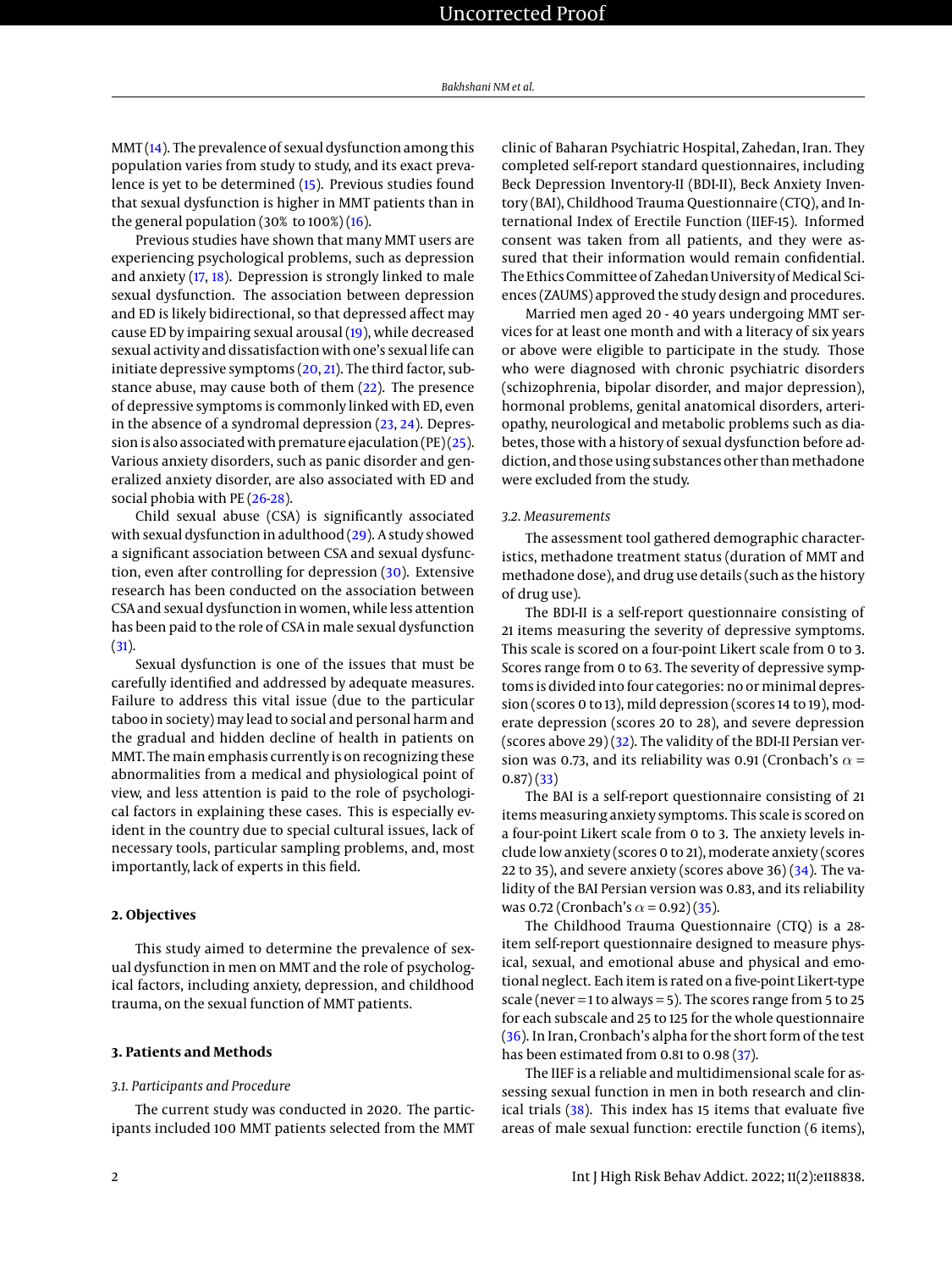orgasmic function (2 items), sexual desire (2 items), intercourse satisfaction (3 items), and overall satisfaction (2 items). The maximum scores for the sexual function subscales are as follows: 30 scores for erectile function, 10 scores for orgasm performance, 10 scores for sexual desire, 15 scores for sexual satisfaction, and 10 scores for overall satisfaction. Higher scores indicate lower sexual dysfunction. Based on the score that the person gets on this questionnaire, sexual dysfunction is divided into five categories: severe (scores below 11), moderate (scores between 11 and 16), mild to moderate (scores between 17 and 21), mild (scores between 22 and 25), and no sexual dysfunction (scores between 26 and 30) [\(39\)](#page-5-20). The divergent validity of the IIEF Persian version was 0.74 based on Spearman's rank correlation, and its test-retest reliability was 0.95 [\(40\)](#page-5-21).

# *3.3. Statistical Analysis*

Bivariate correlation analyses and stepwise regression models in SPSS version 24 software were employed to determine the predictors of sexual function in MMT patients (the total scores of the IIEF were used as the dependent variable). The study reported 95% confidence intervals (CIs) and considered p values less than 0.05 as statistically significant.

# **4. Results**

A total of 100 men were included in this study. The mean age of the participants was  $32.72 \pm 5.49$  years (20 -40 years). Methadone's mean dosage was 15.70  $\pm$  4.08 mg (range 5 - 30 mg), and the mean duration of MMT was 40.23  $\pm$  30.23 months (range 2 - 120 months). The other sociodemographic data and types of substance use before MMT are shown in [Table 1.](#page-2-0)

There were 17 (17%) patients who had various levels of sexual dysfunction, including mild ( $n = 1$ , 1%), mildmoderate ( $n = 2$ , 2%), moderate ( $n = 5$ , 5%), and severe ( $n =$ 9, 9%). The mean and standard deviation of sexual function scores are presented in [Table 2.](#page-2-1)

According to the bivariate correlation analysis, higher depression and child sexual abuse significantly reduced sexual function, while anxiety and childhood trauma subscales, except for sexual abuse, had no significant association with sexual function. Also, there was no significant association between methadone dose and MMT duration and sexual function. [Table 3](#page-2-2) shows the result of the correlation analysis.

The stepwise linear regression model was used to determine the predictors of sexual function. Methadone dose, MMT duration, depression, anxiety, and childhood trauma subscales were considered the independent variables. Methadone dose, MMT duration, anxiety, physical and emotional abuse, and physical and emotional neglect

<span id="page-2-0"></span>

| Table 1. Socio-demographic Characteristics of Participants ( $N = 100$ ) |                     |  |  |  |
|--------------------------------------------------------------------------|---------------------|--|--|--|
| <b>Variables</b>                                                         | Values <sup>a</sup> |  |  |  |
| Age                                                                      | $32.72 \pm 5.49$    |  |  |  |
| Methadone dose (mg)                                                      | $15.70 \pm 4.08$    |  |  |  |
| Duration of MMT (months)                                                 | $40.23 \pm 30.23$   |  |  |  |
| <b>Education level</b>                                                   |                     |  |  |  |
| Middle school                                                            | 47(47)              |  |  |  |
| High school                                                              | 39(39)              |  |  |  |
| College or higher                                                        | 14(14)              |  |  |  |
| <b>Occupational Status</b>                                               |                     |  |  |  |
| Jobless                                                                  | 23(23)              |  |  |  |
| On job                                                                   | 77(77)              |  |  |  |
| <b>History of drug use</b>                                               |                     |  |  |  |
| Opium                                                                    | 49(49)              |  |  |  |
| Heroin                                                                   | 10(10)              |  |  |  |
| Other                                                                    | 41(41)              |  |  |  |

 $^{\rm a}$  Values are expressed as No. (%) or mean  $\pm$  SD.

<span id="page-2-1"></span>

| <b>Table 2.</b> Sexual Function of Participants ( $N = 100$ ) |          |                 |  |  |  |
|---------------------------------------------------------------|----------|-----------------|--|--|--|
| <b>Variables</b>                                              | Range    |                 |  |  |  |
| Sexual desire                                                 | $1 - 10$ | $5.26 + 2.10$   |  |  |  |
| <b>Erectile function</b>                                      | $1 - 30$ | $15.17 + 6.57$  |  |  |  |
| Orgasm satisfaction                                           | $1 - 10$ | $5.19 + 2.63$   |  |  |  |
| <b>Intercourse satisfaction</b>                               | $1 - 15$ | $7.42 \pm 3.73$ |  |  |  |
| <b>Overall satisfaction</b>                                   | $1 - 10$ | $6.12 + 2.30$   |  |  |  |
| <b>Total score</b>                                            | $5 - 75$ | $39.16 + 15.63$ |  |  |  |

#### <span id="page-2-2"></span>**Table 3.** Results of Bivariate Correlation Analysis

| <b>Variables</b>         | <b>Sexual function</b> |      |  |
|--------------------------|------------------------|------|--|
|                          | r                      | P    |  |
| Dose                     | $-0.02$                | 0.82 |  |
| <b>Duration of MMT</b>   | 0.13                   | 0.17 |  |
| Depression               | $-0.23$ <sup>a</sup>   | 0.01 |  |
| Anxiety                  | $-0.19$                | 0.05 |  |
| <b>Physical abuse</b>    | $-0.08$                | 0.41 |  |
| Sexual abuse             | $-0.23$ <sup>a</sup>   | 0.02 |  |
| <b>Emotional abuse</b>   | $-0.00$                | 0.95 |  |
| Physical neglect         | $-0.13$                | 0.17 |  |
| <b>Emotional neglect</b> | $-0.11$                | 0.24 |  |

<sup>a</sup> Correlation is significant at the 0.05 level

were omitted from the model. Depression predicted sexual dysfunction in men on MMT. In the second step, where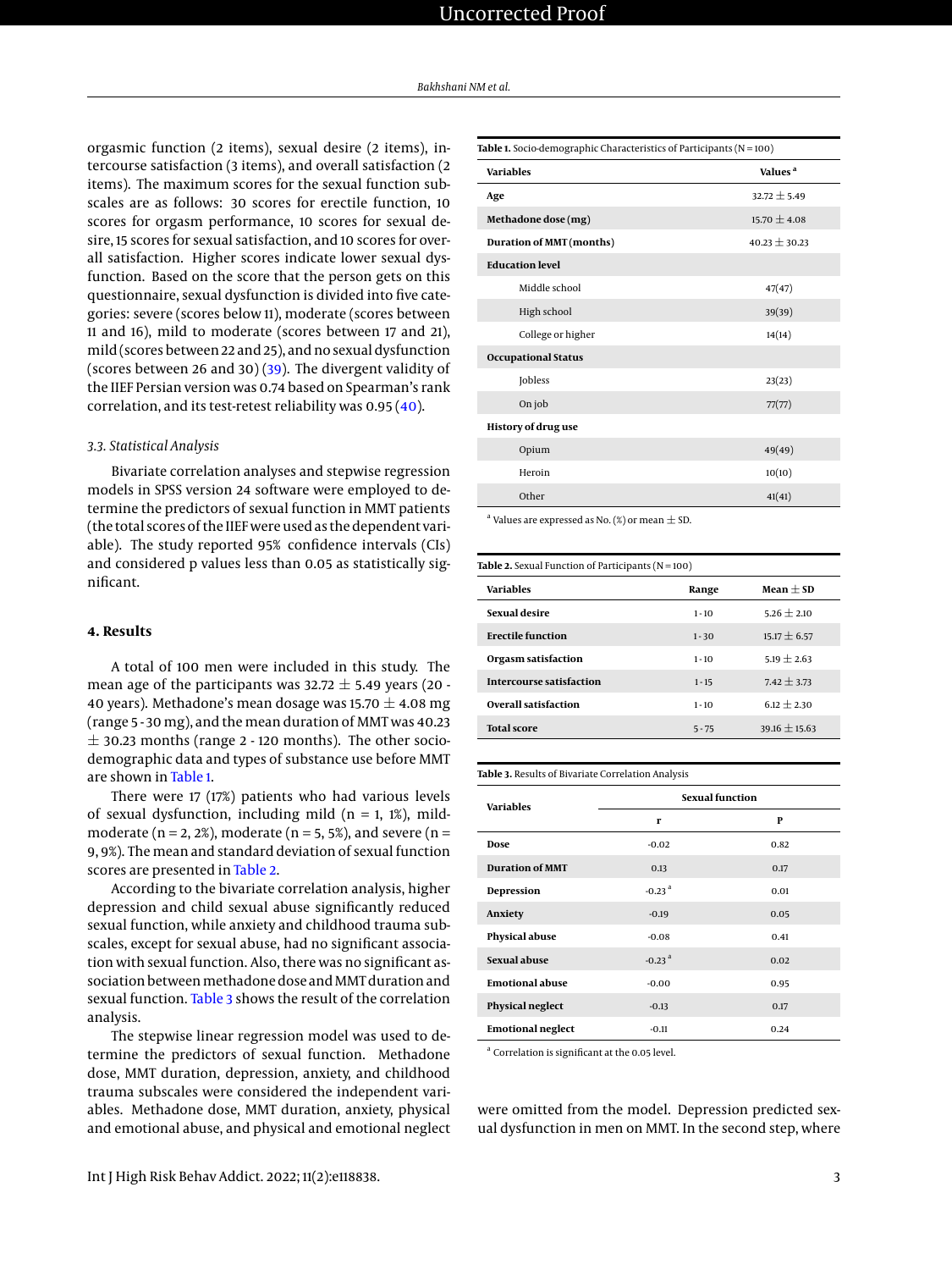child sexual abuse and depression were considered the independent variables, sexual abuse could predict sexual dysfunction along with depression. Child sexual abuse and depression could predict 12% of the variance in sexual function (F = 6.61;  $P < 0.002$ ). The results are shown in [Table 4.](#page-4-17)

## **5. Discussion**

Although some research has been conducted on the prevalence of psychological problems and sexual dysfunction separately in substance abuse patients, most of these studies have examined the effects of substance abuse on sexual dysfunction. However, based on a literature search, no comprehensive research has been done on the association between these patients' psychological problems and their sexual dysfunction. Therefore, this study investigated the association of depression, anxiety, and childhood trauma with sexual dysfunction in MMT patients. The results of this study on the prevalence of sexual dysfunction in substance abuse patients are contrary to the popular belief that substance abuse improves sexual function and is in line with the scientific findings that sexual dysfunction is prevalent among substance abusers [\(41,](#page-5-22) [42\)](#page-5-23) The other result of this study, the prevalence of sexual dysfunction in patients receiving methadone treatment, was not in line with the results of some previous studies, and the epidemiological results showed that the prevalence was lower in this study than in previous studies [\(16,](#page-4-15) [43,](#page-5-24) [44\)](#page-5-25). This mismatch can be attributed to several reasons. The first one may be the sample type because previous studies used patients with a wide age range whose average age was more than the sample in the present study. The prevalence of sexual dysfunction was lower in this study than in previous studies because the rate of sexual dysfunction increases with age. The second reason for this discrepancy may be the type of methodology because studies that used interviews reported higher rates of sexual perversion than studies that used questionnaires. The third reason may be the type of drug because studies have shown that sexual dysfunction is much higher in methadone-treated patients who have used heroin than in other opioid-derived drug users [\(44\)](#page-5-25). In this study, a small number of people had a history of heroin use before treatment. Another finding of this study was that depression and child sexual abuse were associated with sexual dysfunction, significantly predicting 12% of sexual dysfunction.

The results of this study on the prediction of sexual dysfunction in adulthood based on sexual abuse in childhood are consistent with the results of previous research [\(45\)](#page-5-26). Researchers believe that when explaining sexual dysfunction in people with a history of child sexual abuse, it is better to look at it from the perspective of a traumatic experience. People who have been sexually abused as children and suffer from distressing symptoms may have experienced various aspects of sexual intercourse, such as touching, nudity, flirting, genital and oral stimulation, and any penetration. It may be considered stimuli reminiscent of childhood sexual trauma [\(46](#page-5-27)[-48\)](#page-5-28). Experiencing dissociative symptoms or flashbacks related to child sexual abuse can lead to sinful or embarrassing responses about sex and feelings of disgust during sexual intercourse [\(49,](#page-5-29) [50\)](#page-5-30). Thus, these people experience re-experiences and flashbacks of childhood trauma during sexual intercourse, interfering with their normal sexual intercourse [\(51](#page-5-31)[-53\)](#page-5-32).

Depression was another component associated with sexual dysfunction in this study. Research has shown that men with depressive symptoms lose nocturnal penile tumescence (NPT), suggesting that depression can lead to neurophysiological defects in arousal and congestion of the arteries of the genitals, resulting in decreased sexual desire [\(54\)](#page-6-0). The results also showed that decreased sexual desire is the most common type of sexual dysfunction among depressed people, which can be due to anhedonia, the main symptom of depression [\(55\)](#page-6-1).

Despite the above findings, this study has some limitations that should be considered in generalizing the findings. First, this study was performed on men, so caution should be exercised in generalizing the results to women. Second, as this study's main aim was to control the effect of variables such as age, in the initial screening, when the sample size was 350 people, the sample was reduced to 100 people. Third, this study only used questionnaires to measure research variables and neglected other data collection tools, such as biological and objective tools. Fourth, due to the study's cross-sectional nature, it was not possible to assess the temporal relationship of variables in the present study. Finally, in this study, depression and child sexual abuse could explain only 12% of the variance in sexual dysfunction, and the rest was ambiguous. Given the limitations mentioned, it is suggested that future studies consider female populations and accurate and broader tools.

Conclusions: Since people on MMT suffer from psychological problems that can be risk factors for sexual dysfunction, identifying risk factors can help health staff take action to prevent sexual dysfunction. It is also crucial to develop effective sexual dysfunction prevention programs in treatment protocols. Comprehensive sexual dysfunction prevention efforts necessitate conducting more research on protective and risk factors and developing appropriate prevention strategies to increase themental health of MMT patients.

## **Acknowledgments**

The Zahedan University of Medical Science (ZAUMS) supported the current study. The researchers appreciate the cooperation of supporters and participants.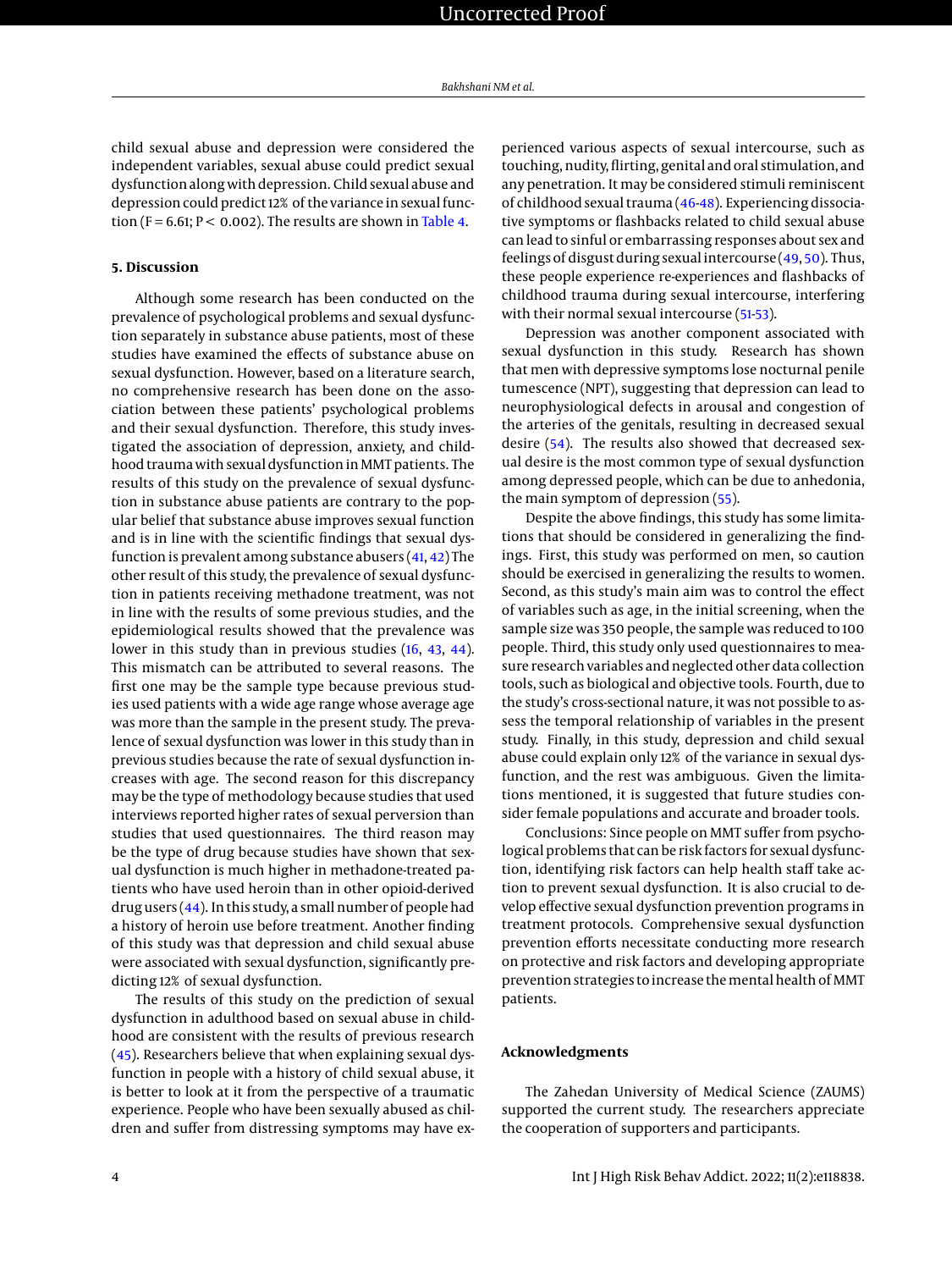<span id="page-4-17"></span>

|  | Table 4. Results of Stepwise Regression Model of Predictors of Sexual Function |
|--|--------------------------------------------------------------------------------|
|--|--------------------------------------------------------------------------------|

| Model                     | <b>Sexual Function</b> |                 | Regression |       |      |             |
|---------------------------|------------------------|-----------------|------------|-------|------|-------------|
|                           | B <sup>a</sup>         | SE <sup>b</sup> | P-Value    | $R^2$ | F    | P-Value     |
| 1 Constant                | 44.91                  | 2.81            | 0.00       |       |      |             |
| Depression                | $-0.30$                | 0.12            | 0.01       | 0.05  | 5.89 | < 0.017     |
| 2 Constant                | 54.80                  | 4.63            | 0.00       |       |      |             |
| Depression                | $-0.33$                | 0.12            | 0.00       | 0.12  | 6.61 | ${}< 0.002$ |
| Childhood sexual<br>abuse | $-1.11$                | 0.42            | 0.01       |       |      |             |

<sup>a</sup> Regression coefficients.

Regression coemcients.<br><sup>b</sup> Standard error (SD/ $\sqrt$ n).

# **Footnotes**

**Authors' Contribution:** Study concept and design, Nour-Mohammad Bakhshani and Zeinab Karimi; Data gathering, Zeinab Karimi and Mohammad Javad Lavvaf Arani; Data analysis, Erfan Ayubi and Zeinab Karimi; Manuscript drafting, Zeinab Karimi and Mohammad Javad Lavvaf Arani; Critical revision of the manuscript, Nour-Mohammad Bakhshani, Azizollah Mojahed, Zeinab Karimi, Erfan Ayubi, and Mohammad Javad Lavvaf Arani.

**Conflict of Interests:** The authors declare no conflict of interest.

**Data Reproducibility:** The data presented in this study are uploaded during submission as a supplementary file and are openly available for readers upon request.

**Ethical Approval:** The Ethical Committee of ZAUMS reviewed and approved the study design and procedures (IR.ZAUMS.REC.1398.224) (https://ethics.research.ac.ir/EthicsProposalView.php?id = 77760).

**Funding/Support:** The current study was supported by the Zahedan University of Medical Sciences (ZAUMS).

**Informed Consent:** Informed consent was taken from all patients, and they were assured that their information would remain confidential.

### **References**

- <span id="page-4-0"></span>1. Agrawal A, Budney AJ, Lynskey MT. The co-occurring use and misuse of cannabis and tobacco: a review. *Addiction*. 2012;**107**(7):1221–33. doi: [10.1111/j.1360-0443.2012.03837.x.](http://dx.doi.org/10.1111/j.1360-0443.2012.03837.x) [PubMed: [22300456\]](http://www.ncbi.nlm.nih.gov/pubmed/22300456). [PubMed Central: [PMC3397803\]](https://www.ncbi.nlm.nih.gov/pmc/articles/PMC3397803).
- <span id="page-4-1"></span>2. United Nations Office on Drugs and Crime. *World drug report*. Vienna, Austria: United Nations Publication; 2012.
- <span id="page-4-2"></span>3. United Nations Office on Drugs and Crime. *World drug report*. Vienna, Austria: United Nations Publication; 2013.
- <span id="page-4-3"></span>4. Calsyn DA, Malcy JA, Saxon AJ. Slow tapering from methadone maintenance in a program encouraging indefinite maintenance. *J Subst Abuse Treat*. 2006;**30**(2):159–63. doi: [10.1016/j.jsat.2005.11.007.](http://dx.doi.org/10.1016/j.jsat.2005.11.007) [PubMed: [16490679\]](http://www.ncbi.nlm.nih.gov/pubmed/16490679).
- <span id="page-4-4"></span>5. Oraki M, Bayat SH, Khodadust S. [Study of effectiveness mindfulness cognitive therapy and marlaat relapse preventive intervention for

Int J High Risk Behav Addict. 2022; 11(2):e118838. 5

mental health in male crack addictions]. *J Health Psychol*. 2012;**1**(2):22– 31. Persian.

- <span id="page-4-5"></span>6. Bell J, Hall W, Byth K. Changes in criminal activity after entering methadone maintenance. *Br J Addict*. 1992;**87**(2):251–8. doi: [10.1111/j.1360-0443.1992.tb02699.x.](http://dx.doi.org/10.1111/j.1360-0443.1992.tb02699.x) [PubMed: [1313321\]](http://www.ncbi.nlm.nih.gov/pubmed/1313321).
- <span id="page-4-6"></span>7. Langendam MW, van Brussel GH, Coutinho RA, van Ameijden EJ. The impact of harm-reduction-based methadone treatment on mortality among heroin users. *Am J Public Health*. 2001;**91**(5):774–80. doi: [10.2105/ajph.91.5.774.](http://dx.doi.org/10.2105/ajph.91.5.774) [PubMed: [11344886\]](http://www.ncbi.nlm.nih.gov/pubmed/11344886). [PubMed Central: [PMC1446673\]](https://www.ncbi.nlm.nih.gov/pmc/articles/PMC1446673).
- <span id="page-4-7"></span>8. O'Connor PG, Selwyn PA, Schottenfeld RS. Medical care for injectiondrug users with human immunodeficiency virus infection. *N Engl J Med*. 1994;**331**(7):450–9. doi: [10.1056/NEJM199408183310707.](http://dx.doi.org/10.1056/NEJM199408183310707) [PubMed: [8035842\]](http://www.ncbi.nlm.nih.gov/pubmed/8035842).
- <span id="page-4-8"></span>9. Ward J, Mattick RP, Hall W. The effectiveness of methadone maintenance treatment: an overview. *Drug Alcohol Rev*. 1994;**13**(3):327–35. doi: [10.1080/09595239400185431.](http://dx.doi.org/10.1080/09595239400185431) [PubMed: [16818345\]](http://www.ncbi.nlm.nih.gov/pubmed/16818345).
- <span id="page-4-9"></span>10. Al-Gommer O, George S, Haque S, Moselhy H, Saravanappa T. Sexual Dysfunctions in Male Opiate Users: A Comparative Study of Heroin, Methadone, and Buprenorphine. *Addict Disord Their Treat*. 2007;**6**(3):137–43. doi: [10.1097/ADT.0b013e31802b4e8c.](http://dx.doi.org/10.1097/ADT.0b013e31802b4e8c)
- <span id="page-4-10"></span>11. Quaglio G, Lugoboni F, Pattaro C, Melara B, Mezzelani P; G.I.C.S, et al. Erectile dysfunction in male heroin users, receiving methadone and buprenorphine maintenance treatment. *Drug Alcohol Depend*. 2008;**94**(1-3):12–8. doi: [10.1016/j.drugalcdep.2007.09.025.](http://dx.doi.org/10.1016/j.drugalcdep.2007.09.025) [PubMed: [18083312\]](http://www.ncbi.nlm.nih.gov/pubmed/18083312).
- <span id="page-4-11"></span>12. Fitri Fareez R, Ahmad Nazrun S, Rashidi MPM, Mohamed IN. Erectile Dysfunction and Methadone Maintenance Therapy. *Med Health*. 2020;**15**(1):5–17. doi: [10.17576/mh.2020.1501.02.](http://dx.doi.org/10.17576/mh.2020.1501.02)
- <span id="page-4-12"></span>13. Bliesener N, Albrecht S, Schwager A, Weckbecker K, Lichtermann D, Klingmuller D. Plasma testosterone and sexual function in men receiving buprenorphine maintenance for opioid dependence.*J Clin Endocrinol Metab*. 2005;**90**(1):203–6. doi: [10.1210/jc.2004-0929.](http://dx.doi.org/10.1210/jc.2004-0929) [PubMed: [15483091\]](http://www.ncbi.nlm.nih.gov/pubmed/15483091).
- <span id="page-4-13"></span>14. Xia Y, Zhang D, Li X, Chen W, He Q, Jahn HJ, et al. Sexual dysfunction during methadone maintenance treatment and its influence on patient's life and treatment: a qualitative study in South China. *Psychol Health Med*. 2013;**18**(3):321–9. doi: [10.1080/13548506.2012.729845.](http://dx.doi.org/10.1080/13548506.2012.729845) [PubMed: [23092392\]](http://www.ncbi.nlm.nih.gov/pubmed/23092392).
- <span id="page-4-14"></span>15. Brown R, Balousek S, Mundt M, Fleming M. Methadone maintenance and male sexual dysfunction. *J Addict Dis*. 2005;**24**(2):91–106. doi: [10.1300/J069v24n02\\_08.](http://dx.doi.org/10.1300/J069v24n02_08) [PubMed: [15784526\]](http://www.ncbi.nlm.nih.gov/pubmed/15784526).
- <span id="page-4-15"></span>16. Yee A, Loh HS, Hisham Hashim HM, Ng CG. The prevalence of sexual dysfunction among male patients on methadone and buprenorphine treatments: a meta-analysis study. *J Sex Med*. 2014;**11**(1):22–32. doi: [10.1111/jsm.12352.](http://dx.doi.org/10.1111/jsm.12352) [PubMed: [24344738\]](http://www.ncbi.nlm.nih.gov/pubmed/24344738).
- <span id="page-4-16"></span>17. Jiao M, Gu J, Xu H, Hao C, Lau JT, Mo P, et al. Resilience associated with mental health problems among methadone maintenance treatment patients in Guangzhou, China. *AIDS Care*. 2017;**29**(5):660–5. doi: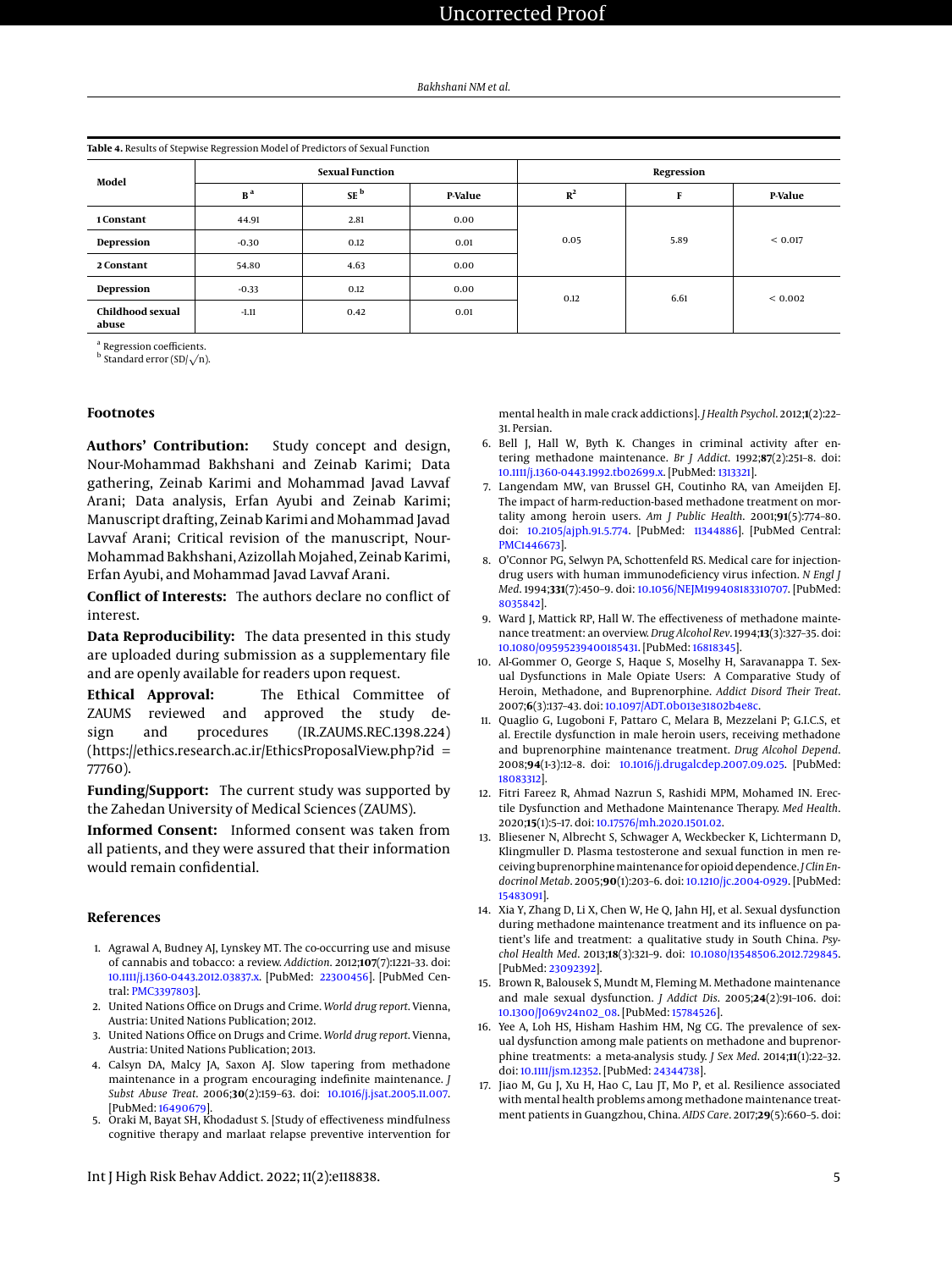[10.1080/09540121.2016.1255705.](http://dx.doi.org/10.1080/09540121.2016.1255705) [PubMed: [27825278\]](http://www.ncbi.nlm.nih.gov/pubmed/27825278). [PubMed Central: [PMC5581301\]](https://www.ncbi.nlm.nih.gov/pmc/articles/PMC5581301).

- <span id="page-5-0"></span>18. Zhang X, Xu H, Gu J, Lau JT, Hao C, Zhao Y, et al. Depression, suicidal ideation, and related factors of methadone maintenance treatment users in Guangzhou, China. *AIDS Care*. 2016;**28**(7):851–6. doi: [10.1080/09540121.2015.1124981.](http://dx.doi.org/10.1080/09540121.2015.1124981) [PubMed: [26839180\]](http://www.ncbi.nlm.nih.gov/pubmed/26839180). [PubMed Central: [PMC5266602\]](https://www.ncbi.nlm.nih.gov/pmc/articles/PMC5266602).
- <span id="page-5-1"></span>19. Meisler AW, Carey MP. Depressed affect and male sexual arousal. *Arch Sex Behav*. 1991;**20**(6):541–54. doi: [10.1007/BF01550953.](http://dx.doi.org/10.1007/BF01550953) [PubMed: [1768221\]](http://www.ncbi.nlm.nih.gov/pubmed/1768221).
- <span id="page-5-2"></span>20. Shabsigh R, Zakaria L, Anastasiadis AG, Seidman AS. Sexual dysfunction and depression: etiology, prevalence, and treatment. *Curr Urol Rep*. 2001;**2**(6):463–7. doi: [10.1007/s11934-001-0040-x.](http://dx.doi.org/10.1007/s11934-001-0040-x) [PubMed: [12084232\]](http://www.ncbi.nlm.nih.gov/pubmed/12084232).
- <span id="page-5-3"></span>21. Nicolosi A, Moreira ED, Villa M, Glasser DB. A population study of the association between sexual function, sexual satisfaction and depressive symptoms in men. *J Affect Disord*. 2004;**82**(2):235–43. doi: [10.1016/j.jad.2003.12.008.](http://dx.doi.org/10.1016/j.jad.2003.12.008) [PubMed: [15488252\]](http://www.ncbi.nlm.nih.gov/pubmed/15488252).
- <span id="page-5-4"></span>22. Seidman SN, Roose SP. The relationship between depression and erectile dysfunction. *Curr Psychiatry Rep*. 2000;**2**(3):201–5. doi: [10.1007/s11920-996-0008-0.](http://dx.doi.org/10.1007/s11920-996-0008-0) [PubMed: [11122956\]](http://www.ncbi.nlm.nih.gov/pubmed/11122956).
- <span id="page-5-5"></span>23. Jern P, Gunst A, Sandnabba K, Santtila P. Are early and current erectile problems associated with anxiety and depression in young men? A retrospective self-report study. *J Sex Marital Ther*. 2012;**38**(4):349–64. doi: [10.1080/0092623X.2012.665818.](http://dx.doi.org/10.1080/0092623X.2012.665818) [PubMed: [22712819\]](http://www.ncbi.nlm.nih.gov/pubmed/22712819).
- <span id="page-5-6"></span>24. Strand J, Wise TN, Fagan PJ, Schmidt CJ. Erectile dysfunction and depression: category or dimension? *J Sex Marital Ther*. 2002;**28**(2):175–81. doi: [10.1080/00926230252851906.](http://dx.doi.org/10.1080/00926230252851906) [PubMed: [11894799\]](http://www.ncbi.nlm.nih.gov/pubmed/11894799).
- <span id="page-5-7"></span>25. Zhang X, Gao J, Liu J, Xia L, Yang J, Hao Z, et al. Prevalence rate and risk factors of depression in outpatients with premature ejaculation. *Biomed Res Int*. 2013;**2013**:317468. doi: [10.1155/2013/317468.](http://dx.doi.org/10.1155/2013/317468) [PubMed: [23844361\]](http://www.ncbi.nlm.nih.gov/pubmed/23844361). [PubMed Central: [PMC3697283\]](https://www.ncbi.nlm.nih.gov/pmc/articles/PMC3697283).
- <span id="page-5-8"></span>26. Figueira I, Possidente E, Marques C, Hayes K. Sexual dysfunction: a neglected complication of panic disorder and social phobia. *Arch Sex Behav*. 2001;**30**(4):369–77. doi: [10.1023/a:1010257214859.](http://dx.doi.org/10.1023/a:1010257214859) [PubMed: [11446198\]](http://www.ncbi.nlm.nih.gov/pubmed/11446198).
- 27. Blumentals WA, Gomez-Caminero A, Brown RR, Vannappagari V, Russo LJ. A case-control study of erectile dysfunction among men diagnosed with panic disorder. *Int J Impot Res*. 2004;**16**(3):299–302. doi: [10.1038/sj.ijir.3901147.](http://dx.doi.org/10.1038/sj.ijir.3901147) [PubMed: [15184917\]](http://www.ncbi.nlm.nih.gov/pubmed/15184917).
- <span id="page-5-9"></span>28. Kendurkar A, Kaur B. Major depressive disorder, obsessivecompulsive disorder, and generalized anxiety disorder: do the sexual dysfunctions differ? *Prim Care Companion J Clin Psychiatry*. 2008;**10**(4):299–305. doi: [10.4088/pcc.v10n0405.](http://dx.doi.org/10.4088/pcc.v10n0405) [PubMed: [18787674\]](http://www.ncbi.nlm.nih.gov/pubmed/18787674). [PubMed Central: [PMC2528235\]](https://www.ncbi.nlm.nih.gov/pmc/articles/PMC2528235).
- <span id="page-5-10"></span>29. Pulverman CS, Kilimnik CD,Meston CM. The Impact of Childhood Sexual Abuse on Women's Sexual Health: A Comprehensive Review. *Sex Med Rev*. 2018;**6**(2):188–200. doi: [10.1016/j.sxmr.2017.12.002.](http://dx.doi.org/10.1016/j.sxmr.2017.12.002) [PubMed: [29371141\]](http://www.ncbi.nlm.nih.gov/pubmed/29371141).
- <span id="page-5-11"></span>30. Tekin A, Meric C, Sagbilge E, Kenar J, Yayla S, Ozer OA, et al. The relationship between childhood sexual/physical abuse and sexual dysfunction in patients with social anxiety disorder. *Nord J Psychiatry*. 2016;**70**(2):88–92. doi: [10.3109/08039488.2015.1053097.](http://dx.doi.org/10.3109/08039488.2015.1053097) [PubMed: [26110606\]](http://www.ncbi.nlm.nih.gov/pubmed/26110606).
- <span id="page-5-12"></span>31. Gewirtz-Meydan A, Opuda E. The Impact of Child Sexual Abuse on Men's Sexual Function: A Systematic Review. *Trauma Violence Abuse*. 2022;**23**(1):265–77. doi: [10.1177/1524838020939134.](http://dx.doi.org/10.1177/1524838020939134) [PubMed: [32691693\]](http://www.ncbi.nlm.nih.gov/pubmed/32691693).
- <span id="page-5-13"></span>32. Whisman MA, Richardson ED. Normative Data on the Beck Depression Inventory–Second Edition (BDI-II) in College Students. *J Clin Psychol*. 2015;**71**(9):898–907. doi: [10.1002/jclp.22188.](http://dx.doi.org/10.1002/jclp.22188) [PubMed: [25950150\]](http://www.ncbi.nlm.nih.gov/pubmed/25950150).
- <span id="page-5-14"></span>33. Ghassemzadeh H, Mojtabai R, Karamghadiri N, Ebrahimkhani N. Psychometric properties of a Persian-language version of the Beck Depression Inventory–Second edition: BDI-II-PERSIAN. *Depress Anxiety*. 2005;**21**(4):185–92. doi: [10.1002/da.20070.](http://dx.doi.org/10.1002/da.20070) [PubMed: [16075452\]](http://www.ncbi.nlm.nih.gov/pubmed/16075452).
- <span id="page-5-15"></span>34. Starosta AJ, Brenner LA. Beck Anxiety Inventory. In: Kreutzer J, DeLuca J, Caplan B, editors. *Encyclopedia of Clinical Neuropsychology*. Cham, Switzerland: Springer; 2017. p. 1–5. doi: [10.1007/978-3-319-56782-2\\_1972-](http://dx.doi.org/10.1007/978-3-319-56782-2_1972-2) [2.](http://dx.doi.org/10.1007/978-3-319-56782-2_1972-2)
- <span id="page-5-16"></span>35. Kaviani H, Mousavi AS. Psychometric properties of the Persian version of Beck Anxiety Inventory (BAI). *Tehran Univ Med J*. 2008;**66**(2):136–40.
- <span id="page-5-17"></span>36. BernsteinD, Fink L. *Manualfor the childhood trauma questionnaire*. New York, USA: The Psychological Corporation; 1998.
- <span id="page-5-18"></span>37. Ebrahimi H, Dejkam M, Seghatoleslam T. Childhood traumas and suicide attempt in adulthood. *Iran J Psychiatry Behav Sci*. 2014;**19**(4):275– 82.
- <span id="page-5-19"></span>38. Quinta Gomes AL, Nobre P. TheInternational Index of Erectile Function (IIEF-15): psychometric properties of the Portuguese version. *J Sex Med*. 2012;**9**(1):180–7. doi: [10.1111/j.1743-6109.2011.02467.x.](http://dx.doi.org/10.1111/j.1743-6109.2011.02467.x) [PubMed: [21951658\]](http://www.ncbi.nlm.nih.gov/pubmed/21951658).
- <span id="page-5-20"></span>39. Rosen RC, Riley A, Wagner G, Osterloh IH, Kirkpatrick J, Mishra A. The international index of erectile function (IIEF): a multidimensional scale for assessment of erectile dysfunction. *Urology*. 1997;**49**(6):822– 30. doi: [10.1016/s0090-4295\(97\)00238-0.](http://dx.doi.org/10.1016/s0090-4295(97)00238-0) [PubMed: [9187685\]](http://www.ncbi.nlm.nih.gov/pubmed/9187685).
- <span id="page-5-21"></span>40. Pakpour AH, Zeidi IM, Yekaninejad MS, Burri A. Validation of a translated and culturally adapted Iranian version of the International Index of Erectile Function. *J Sex Marital Ther*. 2014;**40**(6):541–51. doi: [10.1080/0092623X.2013.788110.](http://dx.doi.org/10.1080/0092623X.2013.788110) [PubMed: [24308814\]](http://www.ncbi.nlm.nih.gov/pubmed/24308814).
- <span id="page-5-22"></span>41. Ramdurg S, Ambekar A, Lal R. Sexual dysfunction among male patients receiving buprenorphine and naltrexone maintenance therapy for opioid dependence. *J Sex Med*. 2012;**9**(12):3198–204. doi: [10.1111/j.1743-6109.2011.02219.x.](http://dx.doi.org/10.1111/j.1743-6109.2011.02219.x) [PubMed: [21366875\]](http://www.ncbi.nlm.nih.gov/pubmed/21366875).
- <span id="page-5-23"></span>42. Zaazaa A, Bella AJ, Shamloul R. Drug addiction and sexual dysfunction. *Endocrinol Metab Clin North Am*. 2013;**42**(3):585–92. doi: [10.1016/j.ecl.2013.06.003.](http://dx.doi.org/10.1016/j.ecl.2013.06.003) [PubMed: [24011888\]](http://www.ncbi.nlm.nih.gov/pubmed/24011888).
- <span id="page-5-24"></span>43. Kheradmand A, Amini Ranjbar Z, Zeynali Z, Sabahy AR, Nakhaee N. Sleep Quality and Sexual Function in Patients Under Methadone Maintenance Treatment. *Int J High Risk Behav Addict*. 2015;**4**(4). e23550. doi: [10.5812/ijhrba.23550.](http://dx.doi.org/10.5812/ijhrba.23550) [PubMed: [26870710\]](http://www.ncbi.nlm.nih.gov/pubmed/26870710). [PubMed Central: [PMC4744905\]](https://www.ncbi.nlm.nih.gov/pmc/articles/PMC4744905).
- <span id="page-5-25"></span>44. Chen W, Li X, Li X, Ling L, Xia Y, Chen J, et al. Erectile dysfunction among male heroin addicts receiving methadone maintenance treatment in Guangdong, China. *J Addict Med*. 2012;**6**(3):212–8. doi: [10.1097/ADM.0b013e318259b2c4.](http://dx.doi.org/10.1097/ADM.0b013e318259b2c4) [PubMed: [22614937\]](http://www.ncbi.nlm.nih.gov/pubmed/22614937).
- <span id="page-5-26"></span>45. Gewirtz-Meydan A, Lahav Y. Sexual Dysfunction and Distress Among Childhood Sexual Abuse Survivors: The Role of Post-Traumatic Stress Disorder. *J Sex Med*. 2020;**17**(11):2267–78. doi: [10.1016/j.jsxm.2020.07.016.](http://dx.doi.org/10.1016/j.jsxm.2020.07.016) [PubMed: [32814666\]](http://www.ncbi.nlm.nih.gov/pubmed/32814666).
- <span id="page-5-27"></span>46. Staples J, Rellini AH, Roberts SP. Avoiding experiences: sexual dysfunction in women with a history of sexual abuse in childhood and adolescence. *Arch Sex Behav*. 2012;**41**(2):341–50. doi: [10.1007/s10508-011-](http://dx.doi.org/10.1007/s10508-011-9773-x) [9773-x.](http://dx.doi.org/10.1007/s10508-011-9773-x) [PubMed: [21667232\]](http://www.ncbi.nlm.nih.gov/pubmed/21667232).
- 47. O'Driscoll C, Flanagan E. Sexual problems and post-traumatic stress disorder following sexual trauma: A meta-analytic review. *Psychol Psychother*. 2016;**89**(3):351–67. doi: [10.1111/papt.12077.](http://dx.doi.org/10.1111/papt.12077) [PubMed: [26449962\]](http://www.ncbi.nlm.nih.gov/pubmed/26449962).
- <span id="page-5-28"></span>48. Maltz W. Identifying and treating the sexual repercussions of incest: a couples therapy approach. *J Sex Marital Ther*. 1988;**14**(2):142–70. doi: [10.1080/00926238808403914.](http://dx.doi.org/10.1080/00926238808403914) [PubMed: [3204638\]](http://www.ncbi.nlm.nih.gov/pubmed/3204638).
- <span id="page-5-29"></span>49. Buehler S. Childhood sexual abuse: Effects on female sexual function and its treatment. *Curr Sex Health Rep*. 2008;**5**(3):154–8. doi: [10.1007/s11930-008-0027-4.](http://dx.doi.org/10.1007/s11930-008-0027-4)
- <span id="page-5-30"></span>50. Kristensen E, Lau M. Sexual function in women with a history of intrafamilial childhood sexual abuse. *Sex Relation Ther*. 2011;**26**(3):229– 41. doi: [10.1080/14681994.2011.622264.](http://dx.doi.org/10.1080/14681994.2011.622264)
- <span id="page-5-31"></span>51. Hansen NB, Brown LJ, Tsatkin E, Zelgowski B, Nightingale V. Dissociative experiences during sexual behavior among a sample of adults living with HIV infection and a history of childhood sexual abuse. *J Trauma Dissociation*. 2012;**13**(3):345–60. doi: [10.1080/15299732.2011.641710.](http://dx.doi.org/10.1080/15299732.2011.641710) [PubMed: [22545567\]](http://www.ncbi.nlm.nih.gov/pubmed/22545567). [PubMed Central: [PMC3342020\]](https://www.ncbi.nlm.nih.gov/pmc/articles/PMC3342020).
- 52. Rellini A. Review of the empirical evidence for a theoretical model to understand the sexual problems of women with a history of CSA. *J Sex Med*. 2008;**5**(1):31–46. doi: [10.1111/j.1743-6109.2007.00652.x.](http://dx.doi.org/10.1111/j.1743-6109.2007.00652.x) [PubMed: [18069994\]](http://www.ncbi.nlm.nih.gov/pubmed/18069994).
- <span id="page-5-32"></span>53. Vaillancourt-Morel MP, Godbout N, Bedard MG, Charest E, Briere J, Sabourin S. Emotional and Sexual Correlates of Child Sexual Abuse as